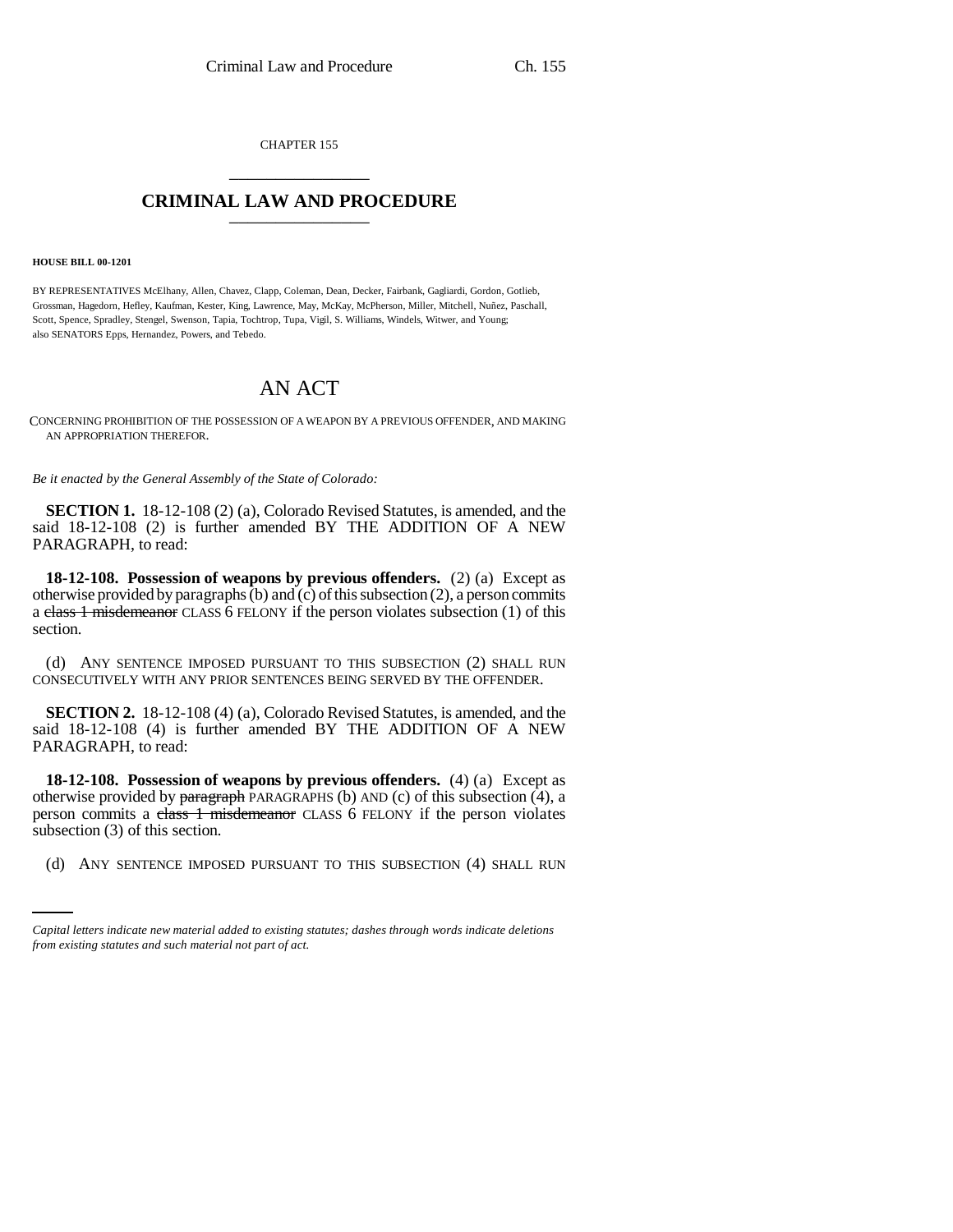CONSECUTIVELY WITH ANY PRIOR SENTENCES BEING SERVED BY THE OFFENDER.

**SECTION 3.** 18-12-108, Colorado Revised Statutes, is amended BY THE ADDITION OF NEW SUBSECTION to read:

**18-12-108. Possession of weapons by previous offenders.** (6) (a) UPON THE DISCHARGE OF ANY INMATE FROM THE CUSTODY OF THE DEPARTMENT OF CORRECTIONS, THE DEPARTMENT SHALL PROVIDE A WRITTEN ADVISEMENT TO SUCH INMATE OF THE PROHIBITED ACTS AND PENALTIES SPECIFIED IN THIS SECTION. THE WRITTEN ADVISEMENT, AT A MINIMUM, SHALL INCLUDE THE WRITTEN STATEMENT SPECIFIED IN PARAGRAPH (c) OF THIS SUBSECTION (6).

(b) ANY WRITTEN STIPULATION FOR DEFERRED JUDGMENT AND SENTENCE ENTERED INTO BY A DEFENDANT PURSUANT TO SECTION 16-7-403, C.R.S., SHALL CONTAIN A WRITTEN ADVISEMENT OF THE PROHIBITED ACTS AND PENALTIES SPECIFIED IN THIS SECTION. THE WRITTEN ADVISEMENT, AT A MINIMUM, SHALL INCLUDE THE WRITTEN STATEMENT SPECIFIED IN PARAGRAPH (c) OF THIS SUBSECTION (6).

(c) THE WRITTEN STATEMENT SHALL PROVIDE THAT:

(I) (A) A PERSON COMMITS THE CRIME OF POSSESSION OF A WEAPON BY A PREVIOUS OFFENDER IN VIOLATION OF THIS SECTION IF THE PERSON KNOWINGLY POSSESSES, USES, OR CARRIES UPON HIS OR HER PERSON A FIREARM AS DESCRIBED IN SECTION 18-1-901 (3) (h), OR ANY OTHER WEAPON THAT IS SUBJECT TO THE PROVISIONS OF THIS TITLE SUBSEQUENT TO THE PERSON'S CONVICTION FOR A FELONY, OR SUBSEQUENT TO THE PERSON'S CONVICTION FOR ATTEMPT OR CONSPIRACY TO COMMIT A FELONY, OR SUBSEQUENT TO THE PERSON'S CONVICTION FOR A MISDEMEANOR CRIME OF DOMESTIC VIOLENCE AS DEFINED IN 18 U.S.C. SEC. 921 (a) (33) (A), OR SUBSEQUENT TO THE PERSON'S CONVICTION FOR ATTEMPT OR CONSPIRACY TO COMMIT SUCH MISDEMEANOR CRIME OF DOMESTIC VIOLENCE; AND

(B) FOR THE PURPOSES OF THIS PARAGRAPH (c), "FELONY" MEANS ANY FELONY UNDER COLORADO LAW, FEDERAL LAW, OR THE LAWS OF ANY OTHER STATE; AND

(II) A VIOLATION OF THIS SECTION MAY RESULT IN A SENTENCE OF IMPRISONMENT OR FINE, OR BOTH.

(d) THE ACT OF PROVIDING THE WRITTEN ADVISEMENT DESCRIBED IN THIS SUBSECTION (6) OR THE FAILURE TO PROVIDE SUCH ADVISEMENT MAY NOT BE USED AS A DEFENSE TO ANY CRIME CHARGED AND MAY NOT PROVIDE ANY BASIS FOR COLLATERAL ATTACK ON, OR FOR APPELLATE RELIEF CONCERNING, ANY CONVICTION.

**SECTION 4.** 17-2-103.5 (1), Colorado Revised Statutes, is amended to read:

**17-2-103.5. Revocation proceedings - parolee arrested for certain offenses.** (1) (a) Notwithstanding any provision of section 17-2-103, a parole officer shall file a complaint seeking revocation of the parole of any parolee who:

(I) Is found in possession of a deadly weapon as defined in section 18-1-901, C.R.S.; or any parolee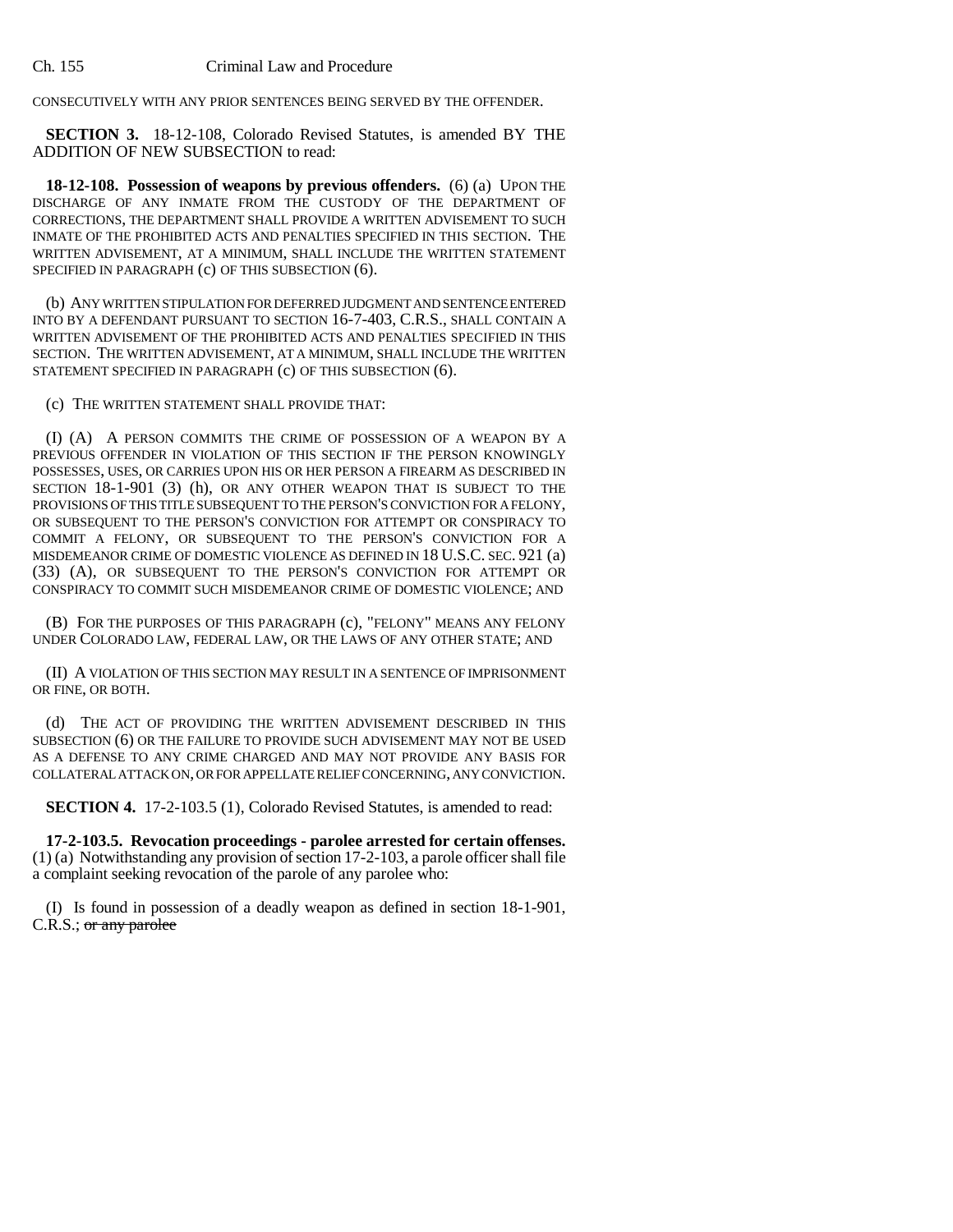(II) IS arrested and charged with:

(A) A felony;

(B) A crime of violence as defined in section 16-1-104 (8.5), C.R.S.;

(C) A misdemeanor assault involving a deadly weapon or resulting in bodily injury to the victim; or

(D) Sexual assault in the third degree as defined in section 18-3-404, C.R.S.

(b) A PAROLE OFFICER SHALL PRESENT TO THE DISTRICT ATTORNEY OF THE PROPER JUDICIAL DISTRICT FOR THE PURPOSE OF PROSECUTION ALL THE FACTS ASCERTAINED BY SUCH OFFICER AND ALL OTHER PAPERS, DOCUMENTS, OR EVIDENCE PERTAINING THERETO THAT THE PAROLE OFFICER HAS IN HIS OR HER POSSESSION FOR ANY PAROLEE FOUND IN POSSESSION OF A WEAPON PURSUANT TO SECTION 18-12-108, C.R.S.

(c) A hearing relating to such revocation shall be held, unless a board member is advised that a criminal charge is still pending and no technical violations are alleged, or where the parolee does not request revocation, in which case the hearing shall be delayed until a disposition concerning the criminal charge is reached.

**SECTION 5.** 16-4-101 (1) (b) (III), (1) (c), and (5), Colorado Revised Statutes, are amended, and the said 16-4-101 (1) (b) is further amended BY THE ADDITION OF A NEW SUBPARAGRAPH, to read:

**16-4-101. Bailable offenses.** (1) All persons shall be bailable by sufficient sureties except:

(b) When, after a hearing held within ninety-six hours of arrest and upon reasonable notice, the court finds that the proof is evident or the presumption is great as to the crime alleged to have been committed and finds that the public would be placed in significant peril if the accused were released on bail and such person is accused in any of the following cases:

(III) A crime of violence alleged to have been committed after two previous felony convictions, or one such previous felony conviction if such conviction was for a crime of violence, upon charges separately brought and tried under the laws of this state or under the laws of any other state, the United States, or any territory subject to the jurisdiction of the United States which, if committed in this state, would be a felony; or

(IV) A CRIME OF POSSESSION OF A WEAPON BY A PREVIOUS OFFENDER ALLEGED TO HAVE BEEN COMMITTED IN VIOLATION OF SECTION  $18-12-108$  (2) (b), (2) (c), (4) (b), (4) (c), OR (5), C.R.S.; OR

(c) When a person has been convicted of a crime of violence OR A CRIME OF POSSESSION OF A WEAPON BY A PREVIOUS OFFENDER, AS DESCRIBED IN SECTION 18-12-108 (2) (b), (2) (c), (4) (b), (4) (c), OR (5), C.R.S., at the trial court level and such person is appealing such conviction or awaiting sentencing for such conviction and the court finds that the public would be placed in significant peril if the convicted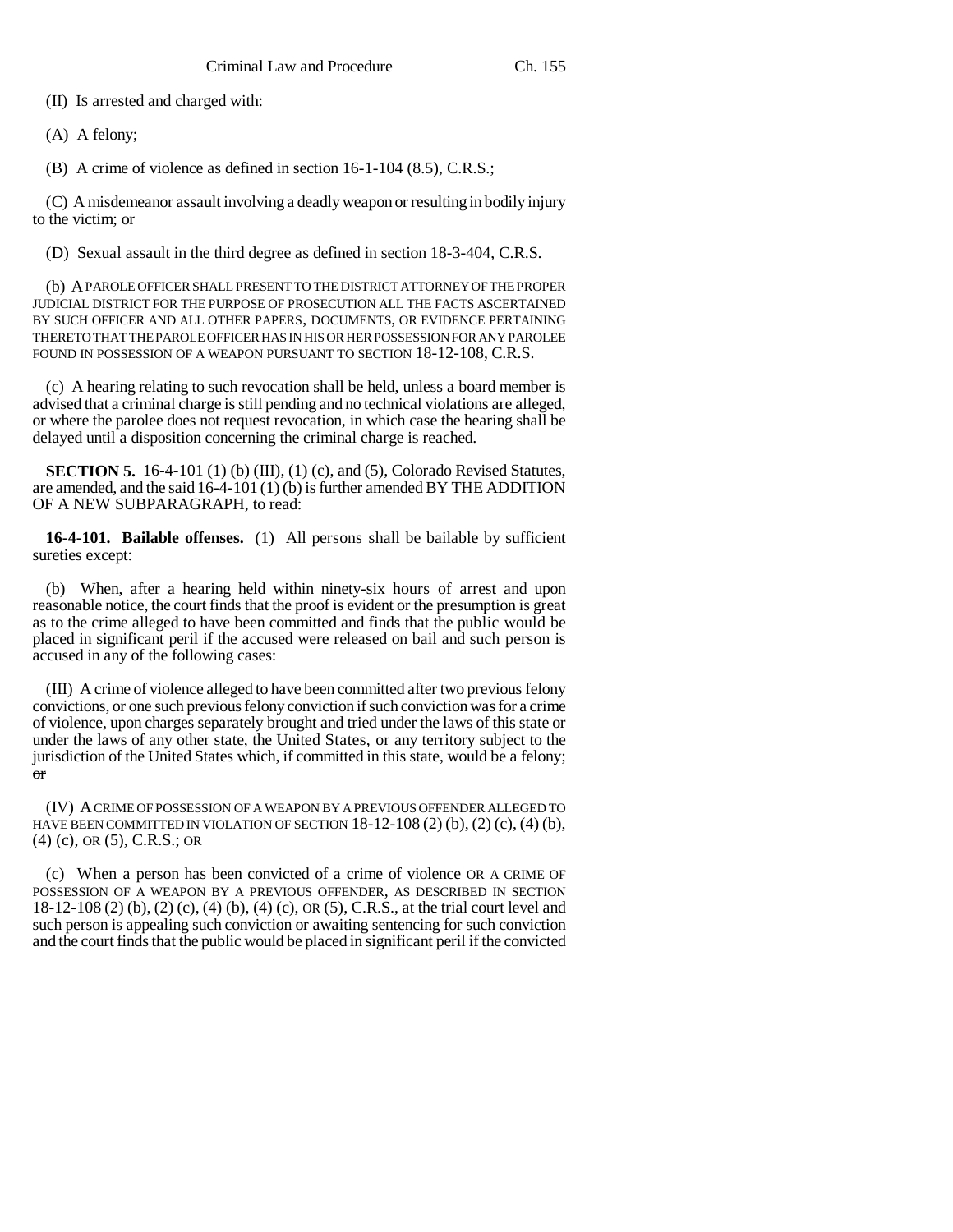person were released on bail.

(5) When a person is arrested for a crime of violence, as defined in section 16-1-104 (8.5), or a criminal offense alleging the use or possession of a deadly weapon or the causing of bodily injury to another person, OR A CRIMINAL OFFENSE ALLEGING THE POSSESSION OF A WEAPON BY A PREVIOUS OFFENDER, AS DESCRIBED IN SECTION 18-12-108 (2) (b), (2) (c), (4) (b), (4) (c), OR (5), C.R.S., and such person is on parole, the law enforcement agency making the arrest shall notify the department of corrections within twenty-four hours. The person so arrested shall not be eligible for bail to be set until at least seventy-two hours from the time of his OR HER arrest has passed.

**SECTION 6.** 16-4-201.5 (1), Colorado Revised Statutes, is amended to read:

**16-4-201.5. Right to bail after a conviction - exceptions.** (1) The court may grant bail after a person is convicted, pending sentencing or appeal, only as provided by this part 2; except that no bail is allowed for persons convicted of:

(a) Murder;

(b) Any felony sexual assault involving the use of a deadly weapon;

(c) Any felony sexual assault committed against a child who is under fifteen years of age;

(d) A crime of violence, as defined in section 16-11-309;  $\sigma$ r

(e) Any felony during the commission of which the person used a firearm; OR

(f) A CRIME OF POSSESSION OF A WEAPON BY A PREVIOUS OFFENDER, AS DESCRIBED IN SECTION 18-12-108 (2) (b), (2) (c), (4) (b), (4) (c), OR (5), C.R.S.

**SECTION 7.** Part 1 of article 1 of title 17, Colorado Revised Statutes, is amended BY THE ADDITION OF A NEW SECTION to read:

**17-1-130. Appropriation to comply with section 2-2-703 -HB00-1201.** (1) PURSUANT TO SECTION 2-2-703, C.R.S., THE FOLLOWING STATUTORY APPROPRIATIONS, OR SO MUCH THEREOF AS MAY BE NECESSARY, ARE MADE IN ORDER TO IMPLEMENT H.B. 00-1201 ENACTED AT THE SECOND REGULAR SESSION OF THE SIXTY-SECOND GENERAL ASSEMBLY:

(a) FOR THE FISCAL YEAR BEGINNING JULY 1, 2000, IN ADDITION TO ANY OTHER APPROPRIATION, THERE IS HEREBY APPROPRIATED FROM THE CAPITAL CONSTRUCTION FUND CREATED IN SECTION 24-75-302, C.R.S., TO THE CORRECTIONS EXPANSION RESERVE FUND CREATED IN SECTION 17-1-116, THE SUM OF FOUR HUNDRED FORTY-TWO THOUSAND EIGHT HUNDRED FIFTY-TWO DOLLARS (\$442,852).

(b) (I) FOR THE FISCAL YEAR BEGINNING JULY 1, 2001, IN ADDITION TO ANY OTHER APPROPRIATION, THERE IS HEREBY APPROPRIATED FROM THE CAPITAL CONSTRUCTION FUND CREATED IN SECTION 24-75-302, C.R.S., TO THE CORRECTIONS EXPANSION RESERVE FUND CREATED IN SECTION 17-1-116, THE SUM OF ONE MILLION ONE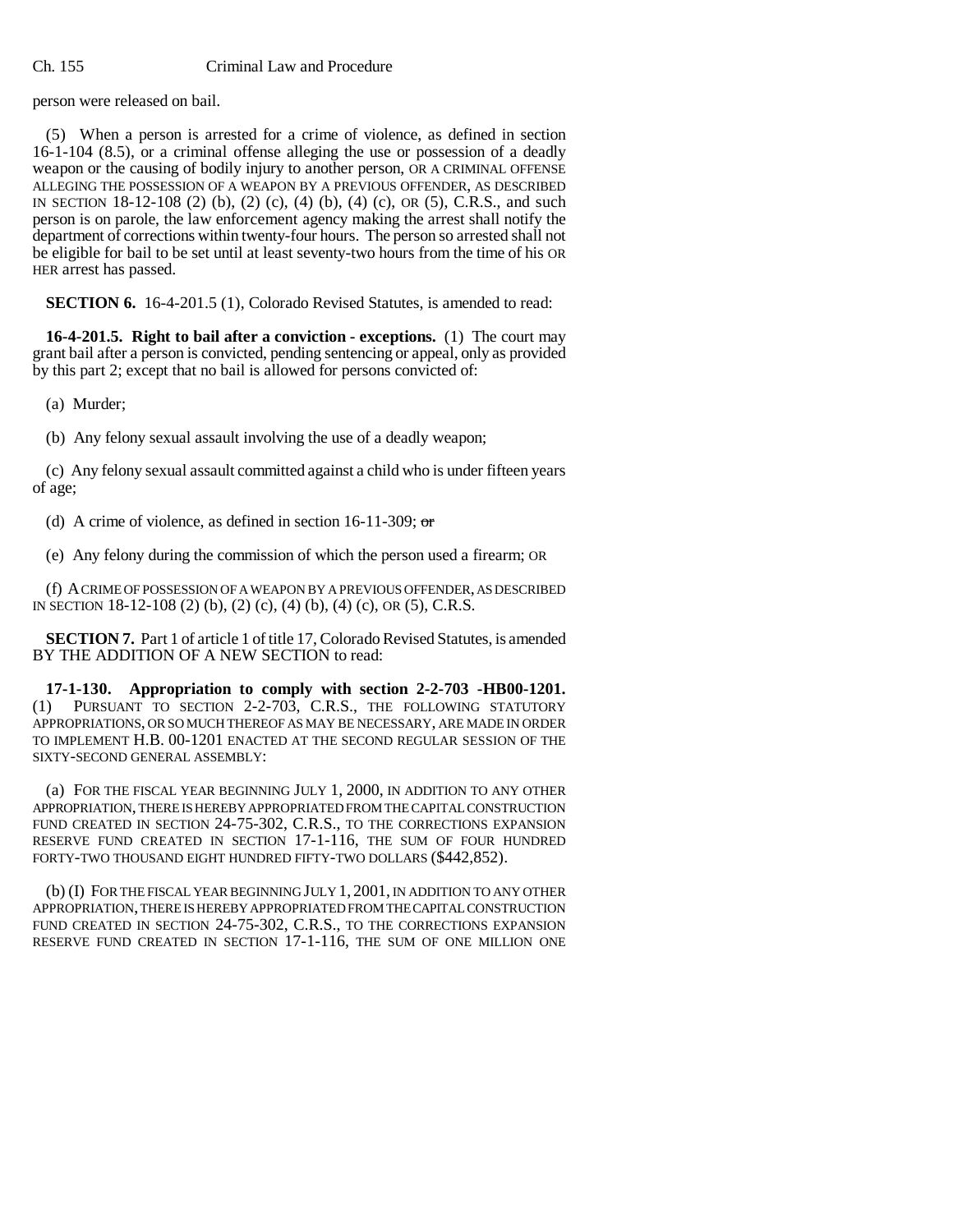HUNDRED SIXTEEN THOUSAND NINE HUNDRED SEVENTY-ONE DOLLARS (\$1,116,971).

(II) FOR THE FISCAL YEAR BEGINNING JULY 1, 2001, IN ADDITION TO ANY OTHER APPROPRIATION, THERE IS HEREBY APPROPRIATED TO THE DEPARTMENT OF CORRECTIONS, OUT OF ANY MONEYS IN THE GENERAL FUND NOT OTHERWISE APPROPRIATED, THE SUM OF ONE HUNDRED SIXTY-SEVEN THOUSAND TWO HUNDRED SIXTY-SEVEN DOLLARS (\$167,267).

(c) (I) FOR THE FISCAL YEAR BEGINNING JULY 1, 2002, IN ADDITION TO ANY OTHER APPROPRIATION, THERE IS HEREBY APPROPRIATED FROM THE CAPITAL CONSTRUCTION FUND CREATED IN SECTION 24-75-302, C.R.S., TO THE CORRECTIONS EXPANSION RESERVE FUND CREATED IN SECTION 17-1-116, THE SUM OF ONE HUNDRED TWENTY-ONE THOUSAND FIVE HUNDRED SIXTY-SEVEN DOLLARS (\$121,567).

(II) FOR THE FISCAL YEAR BEGINNING JULY 1, 2002, IN ADDITION TO ANY OTHER APPROPRIATION, THERE IS HEREBY APPROPRIATED TO THE DEPARTMENT OF CORRECTIONS, OUT OF ANY MONEYS IN THE GENERAL FUND NOT OTHERWISE APPROPRIATED, THE SUM OF FIVE HUNDRED EIGHTY-NINE THOUSAND ONE HUNDRED FIFTY-TWO DOLLARS (\$589,152).

(d) FOR THE FISCAL YEAR BEGINNING JULY 1, 2003, IN ADDITION TO ANY OTHER APPROPRIATION, THERE IS HEREBY APPROPRIATED TO THE DEPARTMENT OF CORRECTIONS, OUT OF ANY MONEYS IN THE GENERAL FUND NOT OTHERWISE APPROPRIATED, THE SUM OF SIX HUNDRED THIRTY-FIVE THOUSAND SIXTY-NINE DOLLARS (\$635,069).

(e) (I) FOR THE FISCAL YEAR BEGINNING JULY 1, 2004, IN ADDITION TO ANY OTHER APPROPRIATION, THERE IS HEREBY APPROPRIATED FROM THE CAPITAL CONSTRUCTION FUND CREATED IN 24-75-302, C.R.S., TO THE CORRECTIONS EXPANSION RESERVE FUND CREATED IN SECTION 17-1-116, THE SUM OF TWO HUNDRED THIRTY-THREE THOUSAND EIGHT HUNDRED SEVENTY-TWO DOLLARS (\$233,872).

(II) FOR THE FISCAL YEAR BEGINNING JULY 1, 2004, IN ADDITION TO ANY OTHER APPROPRIATION, THERE IS HEREBY APPROPRIATED TO THE DEPARTMENT OF CORRECTIONS, OUT OF ANY MONEYS IN THE GENERAL FUND NOT OTHERWISE APPROPRIATED, THE SUM OF SIX HUNDRED THIRTY-FIVE THOUSAND SIXTY-NINE DOLLARS (\$635,069).

**SECTION 8.** The introductory portion to 24-75-302 (2) and 24-75-302 (2) (m),  $(2)$  (n), and  $(2)$  (o) are amended, and the said  $24-75-302$  (2) is further amended BY THE ADDITION OF A NEW PARAGRAPH, to read:

**24-75-302. Capital construction fund - capital assessment fees - calculation.** (2) As of July 1, 1988, and July 1 of each year thereafter through July 1, 2002, AND ON JULY 1, 2004, a sum as specified in this subsection (2) shall accrue to the capital construction fund. The state treasurer and the controller shall transfer such sum out of the general fund and into the capital construction fund as moneys become available in the general fund during the fiscal year beginning on said July 1. Transfers between funds pursuant to this subsection (2) shall not be deemed to be appropriations subject to the limitations of section 24-75-201.1. The amount which shall accrue pursuant to this subsection (2) shall be as follows: